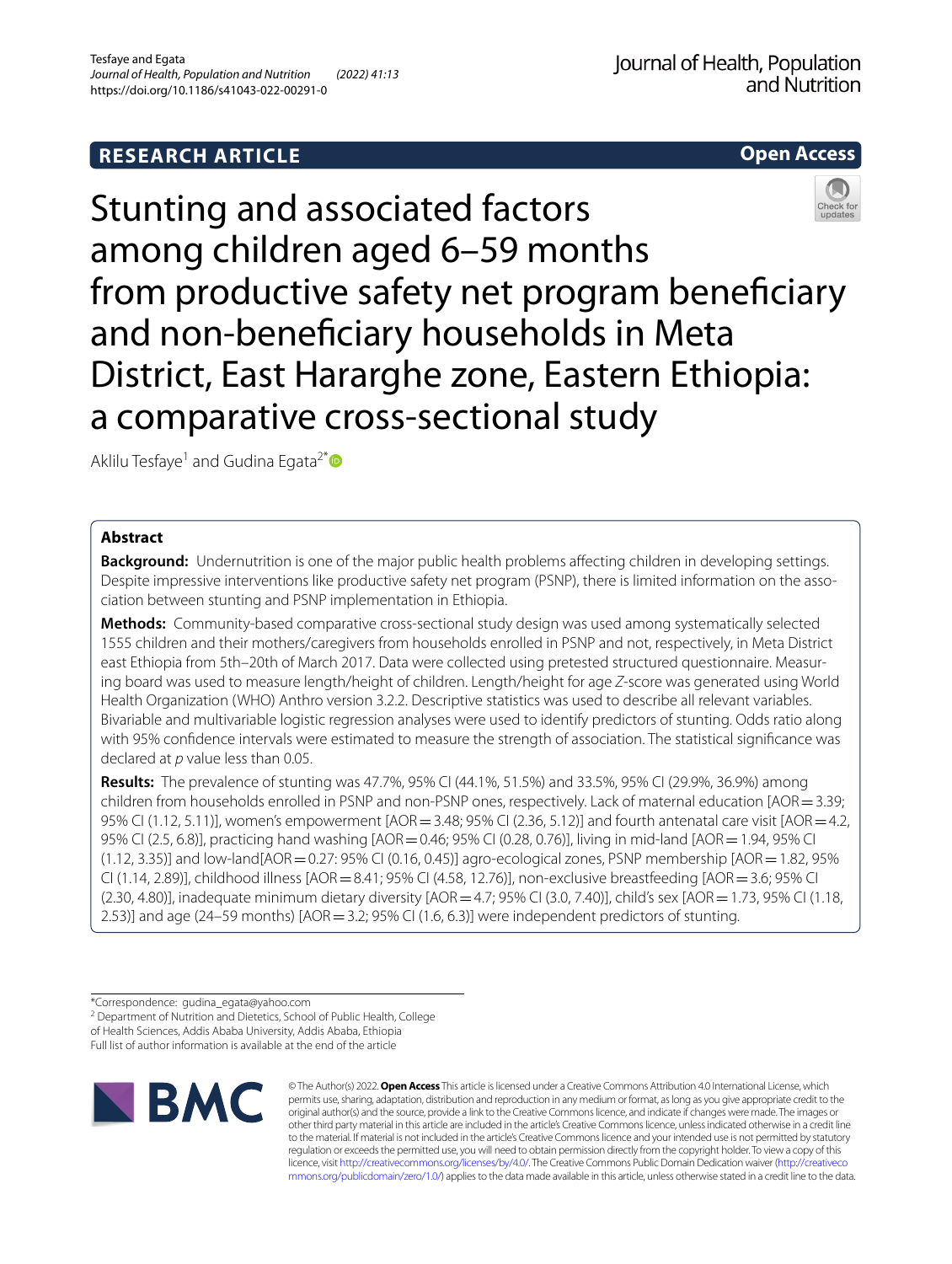**Conclusions:** The prevalence of stunting was high among children from households enrolled in PSNP. Stunting was signifcantly associated with maternal- and child-related factors. Therefore, women empowerment on household's issues and improving infant and young child feeding practices could reduce the prevalence of stunting and its adverse consequences.

**Keywords:** Children 6 to 59 months, Ethiopia, PSNP, Stunting

## **Background**

Undernutrition is known to be one of important causes of childhood illness, disease, and disability among children of low-income countries. Undernourished children are victims of various defciency states such as night blindness, anemia, iodine defciency disorder, mental retardation and risk of dying compared with well-nourished children. Globally, 22.5% of under-fve children are stunted. South Asia and sub-Saharan Africa (SSA) including Ethiopia have the greatest lion share of the burden of undernutrition [\[1](#page-11-0), [2\]](#page-11-1).

Stunting was one of the major nutritional problems of public health importance in Ethiopia, where 38%, 24%, and 10% of children aged 0–59 months were stunted, underweight and wasted, respectively, though there is marked reginal variation within the country  $[3, 4]$  $[3, 4]$  $[3, 4]$  $[3, 4]$ .

The causes of undernutrition including stunting are multifaceted in SSA including basic, underlying and proximal factors. Diferent studies indicated that undernutrition is attributed to maternal illiteracy, large family size, maternal age., being male child, child birth order, amount of water  $( $40 \, \text{I}$ )$  for use, lesser child age, lack of extra food during pregnancy/lactation, and low dietary diversity score (DDS below four food groups) due to household food insecurity among others in developing countries like Ethiopia [[3](#page-11-2)[–8](#page-11-4)].

In cognizant of this, the government of Ethiopia has launched productive safety net program (PSNP), one of the social protection programs implemented in SSA, since 2005 being implemented in diferent phases as a strategy to reduce the burden of undernutrition by transferring cash and food to poor food-insecure rural households through public works of able bodied labors and direct transfers for none adult able body labor in the households  $[9-11]$  $[9-11]$ , thus improving availability and access to adequate and nutritious food. The program has public work, direct support and institutional support. Some of the public work activities include water point development, road maintenance, agro-forestry, irrigation canal, schools and health post maintenance & construction  $[12]$  $[12]$ . The national nutrition program (NNP II) was planned to be implemented in Ethiopia from 2016 to 2020, including health all sectors should increase their eforts to enhance good nutritional practices through

diferent interventions in reducing and preventing malnutrition [\[13\]](#page-11-8).

However, there is a paucity of evidence with regard to stunting and its predictors among children aged 6–59 months who live in productive safety net program benefciary's households and non-benefciary's households in Ethiopia particularly in the study setting. Therefore, this study was aimed at assessing the prevalence of stunting and its predictors among children aged 6–59 months who belong to PSNP beneficiary and non-PSNP beneficiary households.

## **Methods**

#### **Study setting, period, and design**

Community-based comparative cross-sectional study design was used in Meta District, East Harerge Zone, Eastern Ethiopia, from 5th to 20th of March 2017. The district has a total population of 222,016 (28,620 urban and 193,396 rural population) [\[14](#page-11-9)]. Chelenko is the main town of district which is 435 km far away from Addis Ababa, the capital city of Ethiopia. The district has 39 rural and 3 urban kebeles (smallest administrative unit in Ethiopia). The rural kebeles of the district were divided into three agro-ecological zones (12 high-lands, 15 midlands and 12 low-lands kebeles). The main ethnic groups in the district are Oromo and Amhara. The livelihood of the rural population was farming. In the district, there are 1 hospital, 7 health centers, 39 rural health posts, and 11 diferent private health facilities rendering health services. According to the 2017 report of the District disaster prevention and preparedness office (DPPO)  $[15]$  $[15]$ , the district has 23 foods insecure rural kebeles that have been covered with PSNP and 16 food secure households. The total number of PSNP beneficiary households was 18,948, 17.5% of the district's population.

## **Sample size determination, study participants, and sampling procedure**

The sample size was estimated using double population proportion formula for both PSNP benefciary and nonbenefciary households with the following assumptions: two sided 95% confdence level, 80% power, proportion of moderate stunting among children from PSNP benefciary households to be 47.0% and proportion of moderate stunting among PSNP non-benefciary households to be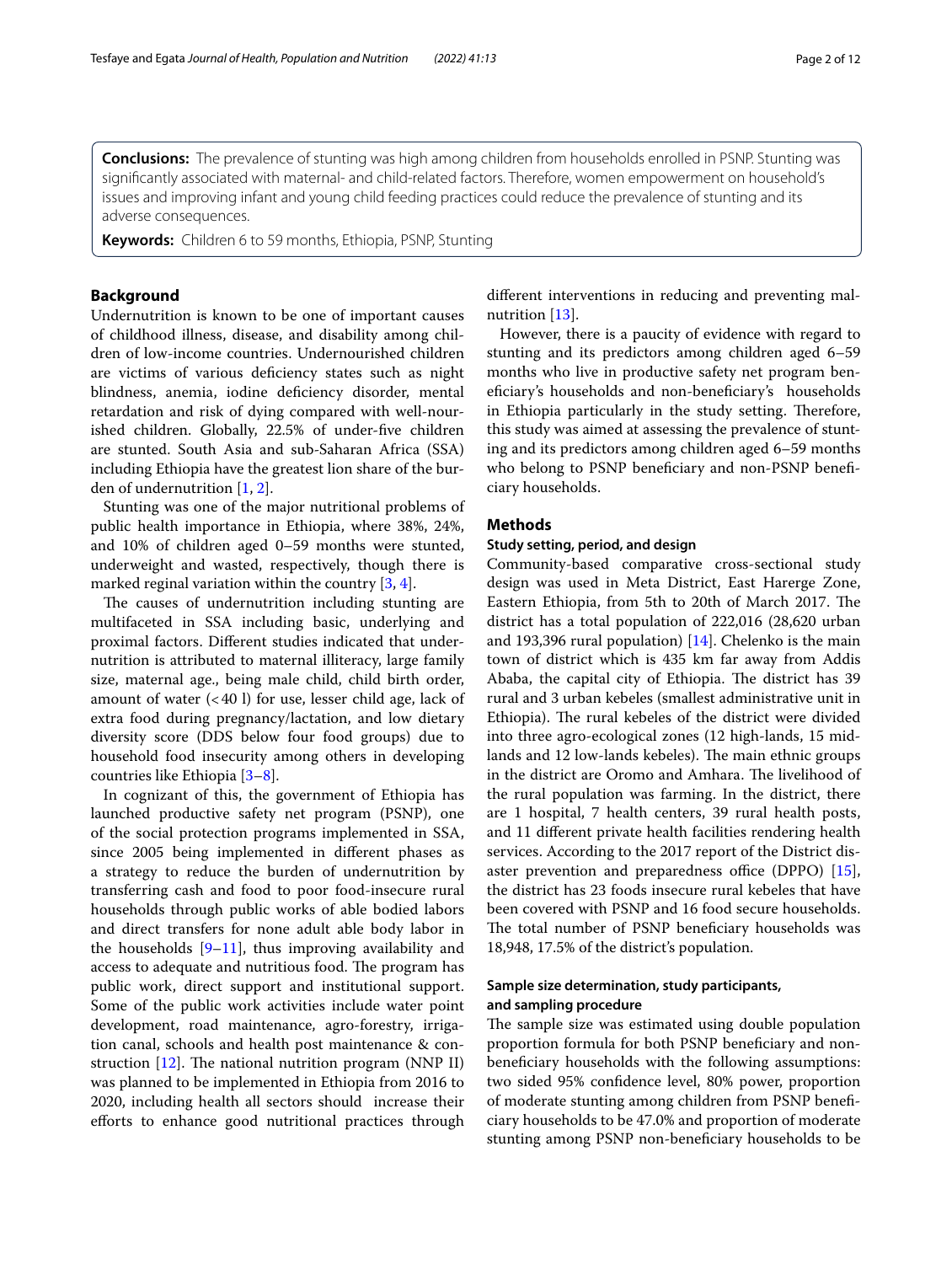41.8% based on evidence from nation-wide communitybased survey [\[3](#page-11-2)], desired precision of 5%, and 10% for non-response yielding 1590 children aged 6–59 months and their mothers/care givers (Mother/caregiver—pair) from Productive Safety Net beneficiary (795) and non-Productive Safety Net (795) beneficiary households in the district. The sample size was then allocated for each selected kebeles in each arm proportional to their population size. Initially, the rural kebeles were stratifed in to high-land, mid-land and low-land agro-climatic zones based on the ecology of the study area. All children aged 6 to 59 months and their mothers/care takers (mother/ care giver–child pair) in selected PSNP benefciary and non-PSNP benefciary households who lived in the district for at least six months were considered as the study population. Overall, there are 23 rural kebeles benefting from PSNP and 16 rural kebeles not part of the program. For this survey, a total of 7 kebeles (3 kebeles from non-PSNP benefciaries and 4 kebeles from PSNP benefciaries) were selected using a stratifed random sampling method using climatic zone as a stratum to take part in the study. Children and their mothers/care givers from households in each respective kebele were selected using systematic sampling for both PNSP and NPNP households after determining the sampling interval which was 3. The sampling interval was obtained by dividing the total number of households in both population segments by their respective sample size. After deciding the random start, samples were identifed until the required samples were reached (Fig. [1](#page-2-0)).

## **Data collection tool and measurements**

The questionnaire was initially prepared in English by reviewing relevant literature related to the study objectives and translated to "afaan Oromo," the regional language of the study setting, for better understanding and translated back to English by two diferent experts who were fuent in both languages in order to ensure the consistency of the questionnaire. The questionnaire consisted of seven sections namely mother's socio-demographic characteristics, household's properties (assets) related questions, household's PSNP membership status, mother's reproductive health services and related characteristics, child feeding practices, child's history of illness two weeks prior to the survey, and child's height measurement and reported age. Fourteen data collectors and two supervisors were involved in the process of data collection after getting the required training with regard to interview and anthropometric measurements. Length/ height was measured following the standard procedures to the nearest 0.1 cm using wooden measuring board produced under the guidance of United Nations Children's Fund (UNICEF). Recumbent length was measured for children younger than 24 months while height was measured for those children 24 months and older in a

<span id="page-2-0"></span>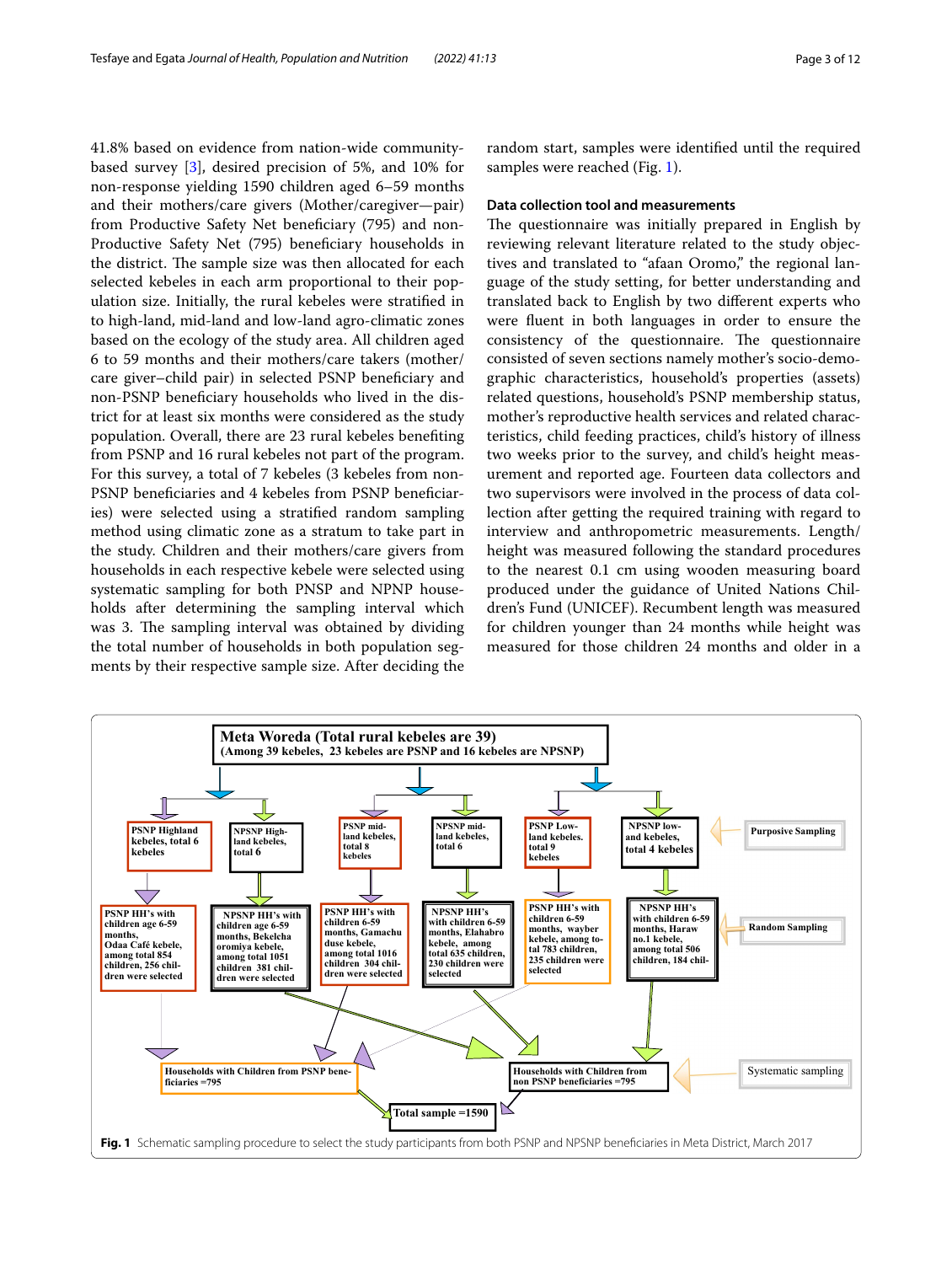standing position for all who can stand well by maintaining fve contact points [\[16](#page-11-11)].

However, some adjustment was made for children whose mothers were not able to gauge the exact age of their children to decide between recumbent and standing measurement. In some cases, local calendar was used to estimate the age of the child when possible or estimation of age was made from length of the child in centimeter as per WHO recommendation. The child is considered to be younger than 24 months if his or her length is less than 87 cm and 24 months and above if his or her length is greater or equal to 87 cm using tape measure [[17](#page-11-12)].

The outcome variable in this study was stunting which stands for children having length/height for age *Z*-score (HAZ) of less than minus 2 standard deviation (SD) using WHO new child growth. Stunting was coded as "1" for children with HAZ of less than − 2SD and "0" otherwise for further analysis [\[18](#page-11-13)].

Dietary diversity among the study population was measured following WHO's infant and young child feeding (IYCF) recommendation which states that percentage of children 6–23 months of age who consumed foods and beverages from at least four out of seven defned food groups according to the former defnition during the previous day which has been used for this study. Such children are said to have adequate dietary diversity compared with their counterparts who consumed foods from less than four food groups [[19](#page-11-14)].

## **Data quality management**

Training was given for the data collectors and supervisors for two days on the objectives of the study, interview technique, and anthropometric measurements. The standardization procedure was followed to ensure reliability and validity of anthropometric measurements by computing relative technical error of measurement (TEM) using Emergency Nutrition Assessment Standardized Monitoring and Assessment of Relief and Transitions (ENA SMART) software to compare measurements done by each data collector with selected criterion anthropometrist before deploying the data collectors to the feld to minimize both random and systematic errors attributed to inaccurate anthropometric measurement. Accordingly, the relative TEM for interobserver (validity) and intraobserver (reliability) for length/height measurement was  $1.5\%$  and  $2.0\%$ , respectively  $[20]$ . The questionnaire was pretested one week before the actual task of data collection on 5% of the estimated sample size for the study in kebeles not included in the study. The whole process of data collection was supervised by supervisors in the feld on daily basis for completeness of each

questionnaire. Data were double entered by two data clerks and consistency was crosschecked. Multivariable analysis was done to control for all possible confounders that might mask the true association between independent and outcome variable.

## **Statistical analysis**

Data were manually checked for completeness, edited, double entered onto Epi-Data version 3.1, cleaned, and exported to Statistical Package for the Social Sciences(SPSS) version 20 computer software for further analysis. Moreover, anthropometric indices were also generated using WHO Anthro software version 3.2.2 and coded based on WHO's cut-off points to serve as outcome variable. Descriptive statistics such as numerical summary measures and frequency distribution was used to describe each independent variable relative to the outcome variable. The independent variables were coded based on previous related studies and distribution of responses in the data. Bivariable logistic regression analyses were done to see the association between dependent variable and each independent variable. All covariates with  $p$  value <0.25 during bivariable analyses were considered for multivariable analysis to control for all possible confounders and to identify predictors of stunting. Principal component analysis (PCA) was done to generate the wealth index of the households. The multicollinearity efect between independent variables was checked by looking at values of the standard error and correlation coefficient. Variables with standard error of  $>2$  and correlation coefficient greater than 50% were dropped from final binary logistic regression model. The fitness of the model was tested by Hosmer–Lemeshow goodness of ft test with a *p* value equals 0.631 indicating the ftness of model to the data. Odd ratios along with 95% confdence interval were estimated to measure the strength of the association. Level of statistical signifcance was declared at *p* value less than 0.05.

## **Results**

**Socio‑demographic characteristic of the study participants** A total of 1555 (97.8%) of respondents were participated in the study making a response rate of 97.8% of which 782 (98.4%) participated from PSNP while 773 (97.2%) participated from NPSNP. Among 782 PSNP respondents, 153 (19.6%), 403 (51.5%) and 226 (28.9%) were participated from high-land, mid-land and lowland respectively. Among 773 NPSNP respondents, 390 (50.5%), 224 (29%) and 159 (20.6%) were participated from high-land, mid-land and low-land, respectively. The mean  $(\pm SD)$  age of mothers/caregivers from the highland was  $(29.0 \pm 6.34)$  years, mid-land  $(30 \pm 6.68)$  years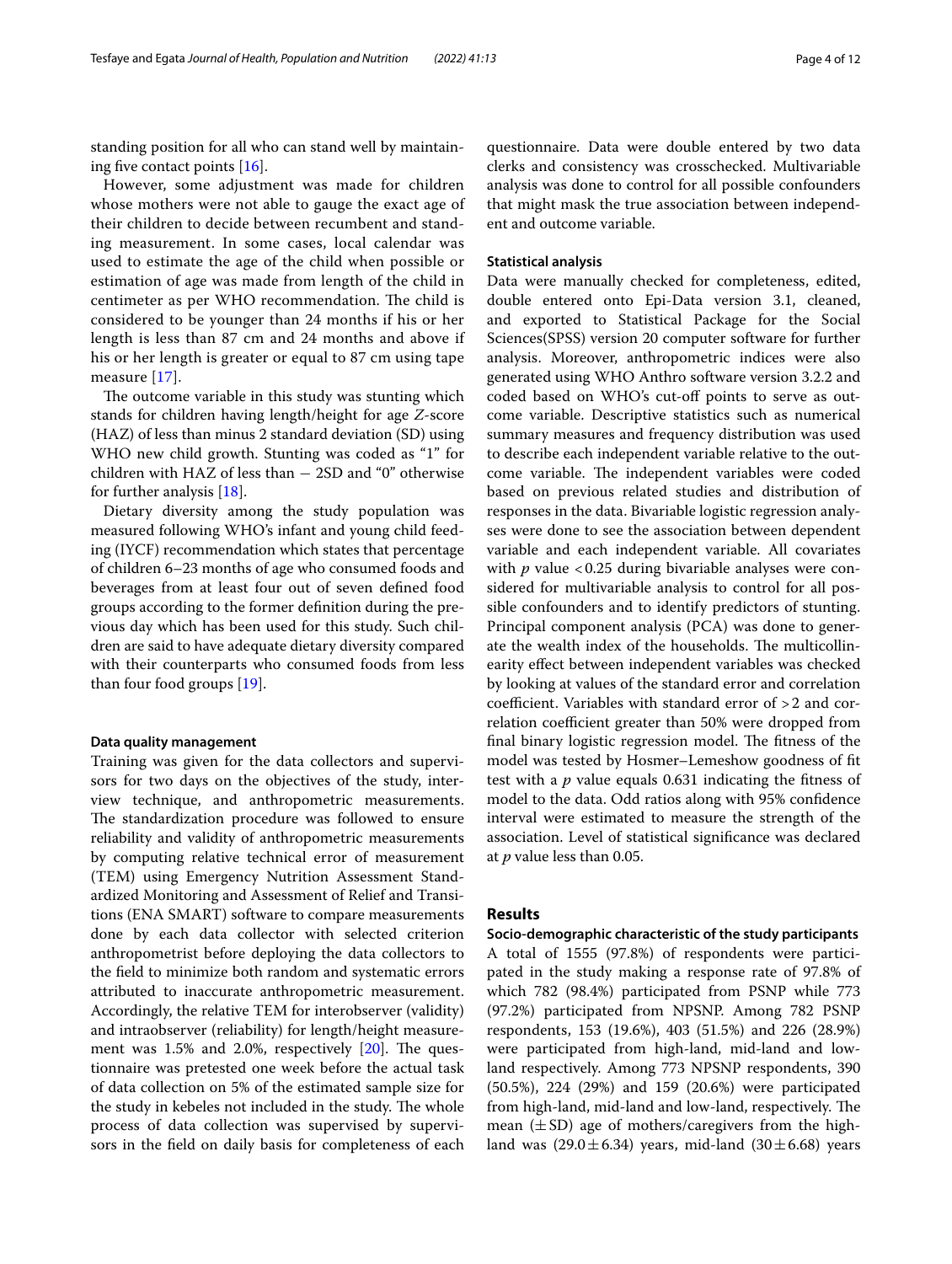and low-land  $(30 \pm 6.678)$  years respectively. Most of the respondents 1504 (96.7%) was Oromo by their ethnicity while 51 (3.3%) was Muslim by their religion. Nearly 94% of the mothers/care takers were married. About 11.6% of the mothers and 25.5% of their husbands have formal education. The majority  $(89.8\%)$  of the mothers were house wives by their occupation while 95.8% of their husbands were farmers. The majority  $(27.2%)$  of the mothers/caregivers belong to the poorest households according to their wealth index status. Nearly equal proportion of mothers/caregivers were from the three agroecological areas though most of the mothers from PNSP programs belong to the poorest segment (40.2 %,) compared to those from NPSP (14.1%) (Table[1\)](#page-4-0).

## **Maternal reproductive health‑related characteristics and Child feeding practices**

About half (55.2%) of women attended antenatal care service up to 4 visits (ANC IV) at health facilities; (49.3% in PSNP and 61.4% in NPSNP). Almost two-third (63.7%) of the women were utilizing family planning services,  $(56.3\%$  in PSNP and  $71.3\%$  in NPSP households). The most commonly used birth control methods were Depo-Provera (40.8%) followed by implant (17.8%). About 42.6% of the women were married before 18 years. The mean  $(\pm SD)$  age at first marriage was 17.65  $(\pm 2.279)$ years. About 59.7% of the married women gave birth to the frst baby prior to celebrating their 20 years' birthday. The mean  $(\pm SD)$  age at the first delivery for the mothers was 19.16 ( $\pm$  2.617) years. Almost all mothers (98.1%) breastfed their children of which only 44.2 % of the mothers-exclusively breastfed their children (47.4% in PSNP and 33.7% in NPSNP households). About 21.4% of mothers started frst complementary food at 6 months. The first complementary food given to the children was porridge (55.6%) and animal milk and Porridge (19.4%) respectively. Overall, nearly 44% of children consumed less than four food groups. Forty nine percent of children from PSNP households and nearly 39% from the NPSNP households consumed less than four food groups (Table [2](#page-6-0)).

## **Prevalence of stunting among children aged 6–59 months**

The overall prevalence of stunting was 40.6%; 95% CI (38.3%, 43.3%) among children aged 6–59 months in the study setting. The prevalence of stunting was 47.7%; 95% CI (44.1%, 51.5%) among children aged 6–59 months from PSNP benefciary households and 35.5%; 95% CI (29.9%, 36.9%) among those children from non-PSNP benefciary households (Fig. [2](#page-7-0)).

<span id="page-4-0"></span>**Table 1** Socio-demographic characteristics parents with children aged 6–59 months, Meta District east Ethiopia 2017

| Variables ( $n = 1555$ ) | <b>PSNP HH's</b> | NPSNP HH's  | p value |
|--------------------------|------------------|-------------|---------|
|                          | n (%)            | N (%)       |         |
| Mother education status  |                  |             |         |
| Have no formal education | 685 (87.6)       | 571 (73.9)  | 0.001   |
| Read and write only      | 27(3.5)          | 90 (11.6)   |         |
| Primary school           | 51 (6.5)         | 53 (6.9)    |         |
| Secondary school         | 19 (2.4)         | 51(6.6)     |         |
| Diploma/degree           | 0(0)             | 8(1)        |         |
| Father education status  |                  |             |         |
| Have no formal education | 505 (64.6)       | 442 (57.2)  | 0.0001  |
| Read and write only      | 112(14.3)        | 100 (12.9)  |         |
| Primary school           | 132 (16.9)       | 113 (14.6)  |         |
| Secondary school         | 25(3.2)          | 83 (10.7)   |         |
| Preparatory              | 8(1)             | 21(2.7)     |         |
| Diploma/degree           | 0(0)             | 14(1.8)     |         |
| Maternal occupation      |                  |             |         |
| Home lady                | 676 (86.4)       | 721 (93.3)  | 0.0001  |
| Farmer                   | 12(1.5)          | 11(1.4)     |         |
| Teacher                  | 0(0)             | 12(1.6)     |         |
| Civil servant            | 0(0)             | 4(0.5)      |         |
| Merchant                 | 94 (12)          | 25(3.2)     |         |
| Paternal occupation      |                  |             |         |
| Farmer                   | 782 (100)        | 708 (91.6)  | 0.0001  |
| Civil servant            | 0(0)             | 16(2.1)     |         |
| Teacher                  | 0(0)             | 17(2.2)     |         |
| Merchant                 | 0(0)             | 12(1.6)     |         |
| No job (jobless)         | 0(0)             | 20(2.6)     |         |
| Ethnic group             |                  |             |         |
| Oromo                    | 772 (98.7%)      | 732 (94.7%) | 0.0001  |
| Amhara                   | 10 (1.3%)        | 41 (5.3%)   |         |
| Marital status           |                  |             |         |
| Married                  | 723 (92.5%)      | 724 (93.7%) | 0.0001  |
| Divorced                 | $4(.5\%)$        | 13 (1.7%)   |         |
| Widowed                  | 43 (5.5%)        | 11 (1.4%)   |         |
| Separate                 | 12 (1.5%)        | 25 (3.2%)   |         |
| Mother's age             |                  |             |         |
| 18-44 years              | 742 (95.3%)      | 762 (98.6%) | 0.0001  |
| 45 and above years       | 40 (5.1%)        | 11 (1.4%)   |         |
| Family size              |                  |             |         |
| 0-4 family               | 127 (16.2)       | 399 (51.6)  | 0.0001  |
| 5-8 family               | 528 (67.5)       | 321 (41.5)  |         |
| 9 and more               | 127 (16.2)       | 53 (6.9)    |         |
| Agro-ecologic zone       |                  |             |         |
| High-land                | 153 (19.6%)      | 390 (50.5%) | 0.0001  |
| Low-land                 | 403 (51.5%)      | 224 (29%)   |         |
| Mid-land                 | 226 (28.9%)      | 159 (20.6%) |         |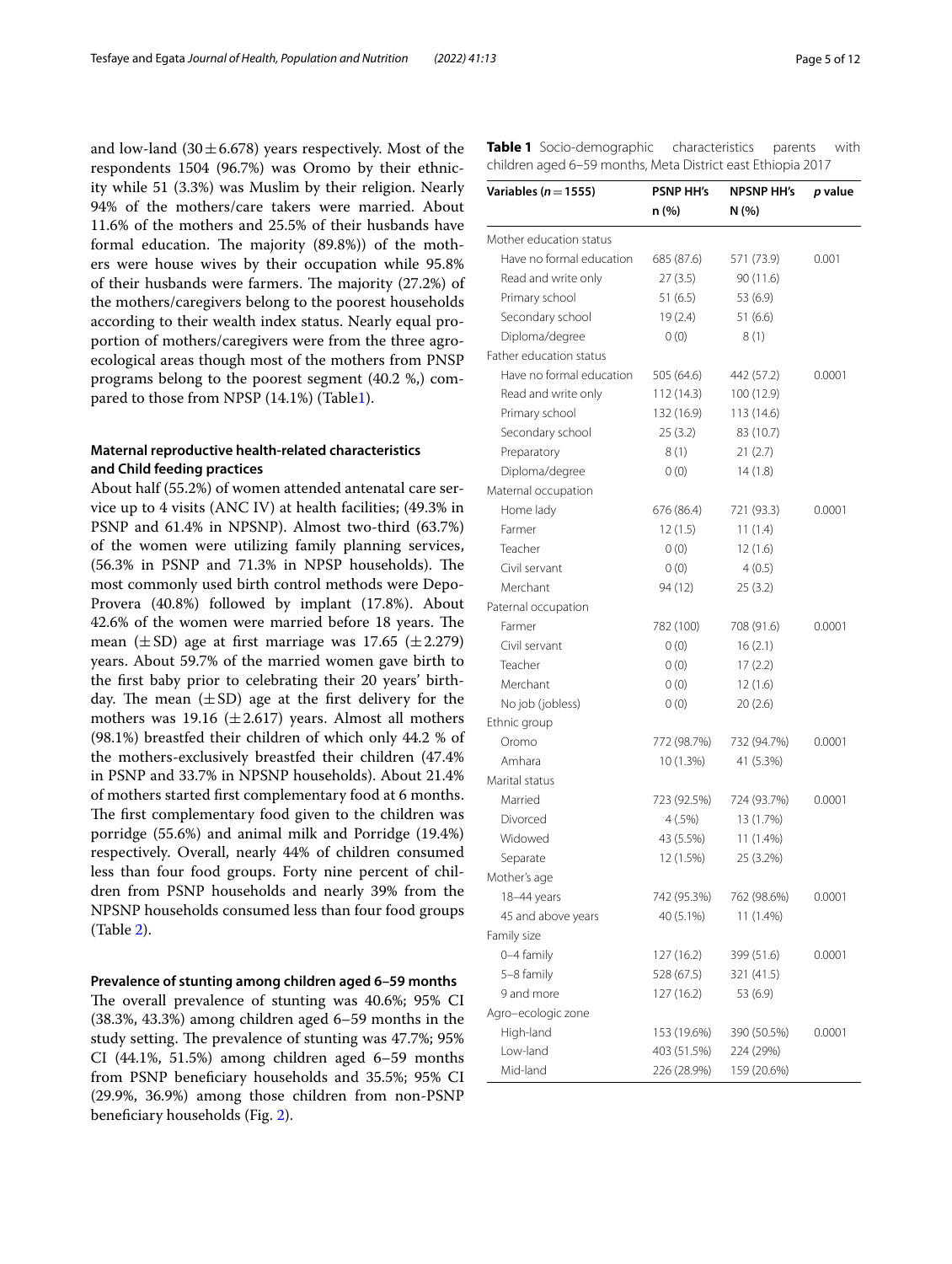| Variables ( $n = 1555$ ) | <b>PSNP HH's</b> | <b>NPSNP HH's</b> | p value |
|--------------------------|------------------|-------------------|---------|
|                          | n (%)            | N(%)              |         |
| Wealth index             |                  |                   |         |
| Poorest                  | 314 (40.2)       | 109(14.1)         | 0.0001  |
| Poor                     | 128 (16.4)       | 92 (11.9)         |         |
| Medium                   | 174 (22.3)       | 158 (20.4)        |         |
| <b>Rich</b>              | 138 (17.6)       | 292 (37.8)        |         |
| Richest                  | 28(3.6)          | 122 (15.8)        |         |
|                          |                  |                   |         |

**Table 1** (continued)

This study also showed that male children were more stunted than female children. The prevalence of stunting among male children was 51.5% for PSNP benefciary households and 33.8% for NPSNP households while the prevalence of stunting among female children was 44.2% for PSNP benefciary households and 33.2% for NPSNP households. The overall prevalence showed that 42.6% of male children and 38.8% of female children were stunted (Fig. [3\)](#page-7-1).

Stunting is also more common among all agro-ecological settings namely high-land, mid-land, and low-land. However, stunting was more common among children from PSNP and NPNSP households living in the midland areas compared to their counterparts (high-land and low-land). The prevalence of stunting in the high-land, mid-land, and low-land was 32.6%, 57.1%, and 25.2% respectively (Fig. [4\)](#page-7-2).

## **Predictors of stunting among children aged 6–59 months**

In multivariable binary logistic regression analysis, maternal factors such as lack of maternal education, women's inability to make decision on households issues, lack of fourth antenatal care visit, practicing of hand washing during the critical periods, PSNP membership status, agro-ecological zone and child-related factors such as history of frequent childhood illness, lack of exclusive breastfeeding, eating less diversifed foods, child's age (being 24–59 months) and sex(being male) were identifed as predictors of stunting.

Children who were born to mothers who have no formal education were 3.39 times [(AOR=3.39; 95% CI (1.12, 5.11)] more likely to be stunted than children who were born to educated mothers. Stunting was 3.5 times  $[(AOR = 3.48; 95\% \text{ CI } (2.36, 5.12)]$  more common among children whose mothers could not make decision at household level on household matters than their counterparts. Children who were born to mothers who did not complete their fourth antenatal care visit (ANC IV) during their pregnancy were 4.2 time  $[(AOR=4.2; 95%$ CI (2.5, 6.8)] more likely to be stunted compared with their counterparts. The odds of stunting was reduced by 54% [(AOR=0.46; 95% CI (0.28, 0.76)] among children from households who were practicing hand washing during the critical periods (before eating and preparation of food, before child feeding, after use of latrine and after disposing of infant stool) compared with their counterparts. The odds of stunting were 1.94 times  $[(AOR=1.94;$ 95% CI (1.12, 3.35)] more likely among children from mid-land ecologic zone compared with those form the high-land. In contrary, the odds of stunting were reduced by 73% [(AOR=0.27; 95% CI (0.16, 0.45)] among children from low-land agro-ecologic zone compared with those from the high-land. The odds of stunting were nearly two times [(AOR=1.82, 95% CI (1.14, 2.89)] among children whose parents are beneficiary of PSNP when compared with their counterparts.

Children who were repeatedly afected with childhood illness were 8.4 times [(AOR=8.41; 95% CI (4.58, 12.76)] more likely to be stunted than their counter parts. The odds of stunting were nearly 4 times  $[(AOR = 3.6;$ 95% CI (2.3, 4.8)] higher among children who were not exclusively breastfed compared with their counterparts. Children who have consumed less diversifed foods were nearly five times  $[(AOR=4.7; 95% \text{ CI } (3.0, 7.4)]$ more likely to be stunted compared to those who have fed on adequately diversifed foods. Children in the age bracket of 24–59 months were three times [(AOR=3.2; 95% CI (1.6, 6.3)] more likely to be stunted compared with younger ones. The odds of stunting were 1.73 times higher [(AOR=1.73; 95% CI (1.18, 2.53)] among male children compared with their counterparts (Table [3](#page-8-0)).

## **Discussion**

The nutritional status of children is affected by different interwoven factors which may vary from location to location, and inter-households. This study was aimed at assessing the prevalence of stunting and its predictors among children aged 6–59 months living in households enrolled in PSNP and those who were not-enrolled in the program in Meta District of east Harerge zone of eastern Ethiopia. Accordingly, the prevalence of stunting was 47.7% among children aged 6–59 months from PSNP benefciaries and 35.5% for children who belong to NPSNP benefciary households, respectively. Stunting was signifcantly associated with maternal factors such as lack of maternal education, women's inability to make decision, agro-ecological zone, non-attendance of fourth antenatal care visit, practicing of hand washing during the critical periods, and being a benefciary of PSNP and child-related factors such as child's illness, lack of excusive breastfeeding, eating less diversifed foods, child's age (being 24–59 months old) and sex.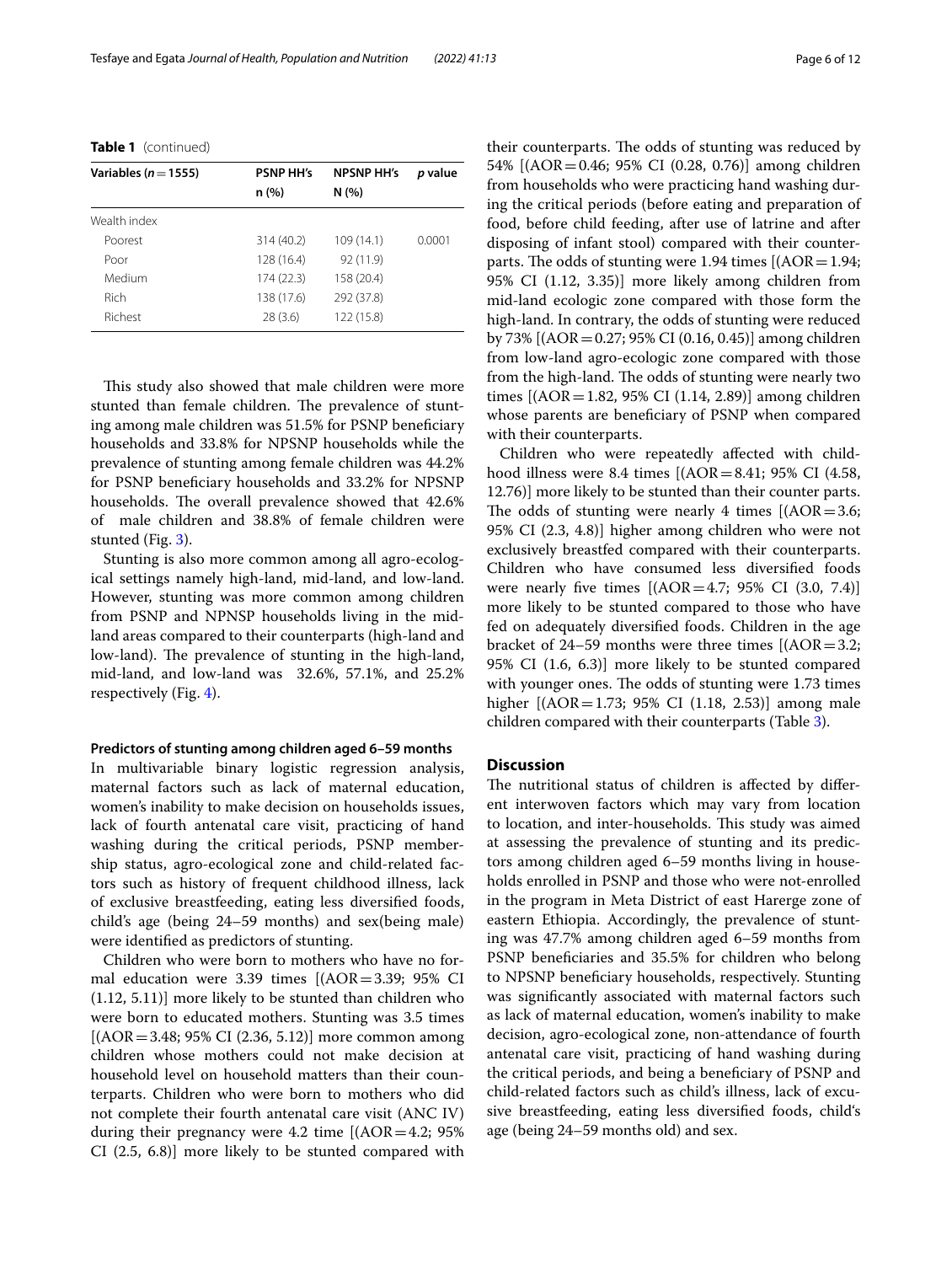<span id="page-6-0"></span>**Table 2** Selected maternal and child's characteristics among the study participants from PNSP and NPNSP households, Meta District, March 2017

| Variables ( $n = 1555$ )                                |                | <b>Member of PSNP</b> |                | Not member of PSNP  |                | Total   |        |
|---------------------------------------------------------|----------------|-----------------------|----------------|---------------------|----------------|---------|--------|
|                                                         | <b>Number</b>  | $\%$                  | <b>Number</b>  | $\%$                | Number         | $\%$    |        |
| Did you have antenatal care follow-up?                  |                |                       |                |                     |                |         |        |
| Yes                                                     | 422            | 54                    | 242            | 31.3                | 664            | 42.7    | 0.0001 |
| No                                                      | 360            | 46                    | 531            | 68.7                | 891            | 57.3    |        |
| Did you use birth control?                              |                |                       |                |                     |                |         |        |
| Yes                                                     | 440            | 56.3                  | 551            | 71.3                | 991            | 63.7    | 0.0001 |
| No                                                      | 342            | 43.7                  | 222            | 28.7                | 564            | 36.3    |        |
| Method of birth control used                            |                |                       |                |                     |                |         |        |
| <b>IUCD</b>                                             | 3              | 0.4                   | $\overline{2}$ | 0.3                 | 5              | 0.3     | 0.0001 |
| Implant                                                 | 104            | 13.3                  | 173            | 22.4                | 277            | 17.8    |        |
| Depo-Provera                                            | 256            | 32.7                  | 378            | 48.9                | 634            | 40.8    |        |
| Pills                                                   | 74             | 9.5                   | $\mathbf 0$    | $\mathsf{O}\xspace$ | 74             | 4.8     |        |
| Age of marriage                                         |                |                       |                |                     |                |         |        |
| $<$ 18 years                                            | 439            | 56.1                  | 224            | 29                  | 663            | 42.6    | 0.0001 |
| $\geq$ 18 years                                         | 343            | 43.9                  | 549            | 71                  | 892            | 57.4    |        |
| Age of 1st delivery                                     |                |                       |                |                     |                |         |        |
| $<$ 20 years                                            | 497            | 63.6                  | 431            | 55.8                | 928            | 59.7    | 0.001  |
| $\geq$ 20 years                                         | 285            | 36.4                  | 342            | 44.2                | 627            | 40.3    |        |
| Place of birth                                          |                |                       |                |                     |                |         |        |
| Health facility                                         | 503            | 64.3                  | 537            | 69.5                | 1040           | 66.9    | 0.018  |
| Home delivery                                           | 279            | 35.7                  | 236            | 30.5                | 515            | 33.1    |        |
| Woman's participation in decision-making                |                |                       |                |                     |                |         |        |
| Yes                                                     | 296            | 37.9                  | 350            | 45.3                | 646            | 41.5    | 0.340  |
| No                                                      | 486            | 62.1                  | 423            | 54.7                | 909            | 58.5    |        |
| Hand washing practice                                   |                |                       |                |                     |                |         |        |
| Yes                                                     | 171            | 21.9                  | 122            | 15.8                | 293            | 18.8    | 0.0001 |
| No                                                      | 611            | 78.1                  | 651            | 84.2                | 1262           | 81.2    |        |
| Did a mother breastfeed her children?                   |                |                       |                |                     |                |         |        |
| Yes                                                     | 771            | 98.6                  | 752            | 97.3                | 1523           | 97.9    | 0.0001 |
| No                                                      | 11             | 1.4                   | 21             | 84.2                | 32             | 2.1     |        |
| Exclusive breastfeeding                                 |                |                       |                |                     |                |         |        |
| Yes                                                     | 399            | 51                    | 472            | 61.1                | 871            | 56      | 0.0001 |
| No                                                      | 383            | 49                    | 301            | 38.9                | 684            | 44      |        |
| Age of discontinuation of breastfeeding                 |                |                       |                |                     |                |         |        |
| <6 months                                               | 27             | 3.5                   | 33             | 4.3                 | 60             | 3.9     | 0.0001 |
| 6-11 month                                              | $\overline{4}$ | 0.5                   |                |                     | $\overline{4}$ | $0.3\,$ |        |
|                                                         |                |                       | $\mathbf 0$    | $\mathbf 0$         |                |         |        |
| 12-23 month<br>Age of introducing complimentary feeding | 751            | 96                    | 740            | 95.7                | 1491           | 95.9    |        |
|                                                         |                |                       |                |                     |                |         |        |
| <6 months                                               | 42             | 5.4                   | 62             | $\,8\,$             | 104            | $6.7\,$ | 0.0001 |
| At 6 Month                                              | 426            | 54.5                  | 548            | 70.9                | 974            | 62.6    |        |
| $\geq$ 7 months                                         | 314            | 40.2                  | 163            | 21.1                | 477            | 30.7    |        |
| Minimum dietary diversity                               |                |                       |                |                     |                |         |        |
| <4 food groups                                          | 384            | 49.1                  | 299            | 38.7                | 683            | 43.9    | 0.0001 |
| $\geq$ 4 food groups                                    | 398            | 50.9                  | 474            | 61.3                | 872            | 56.1    |        |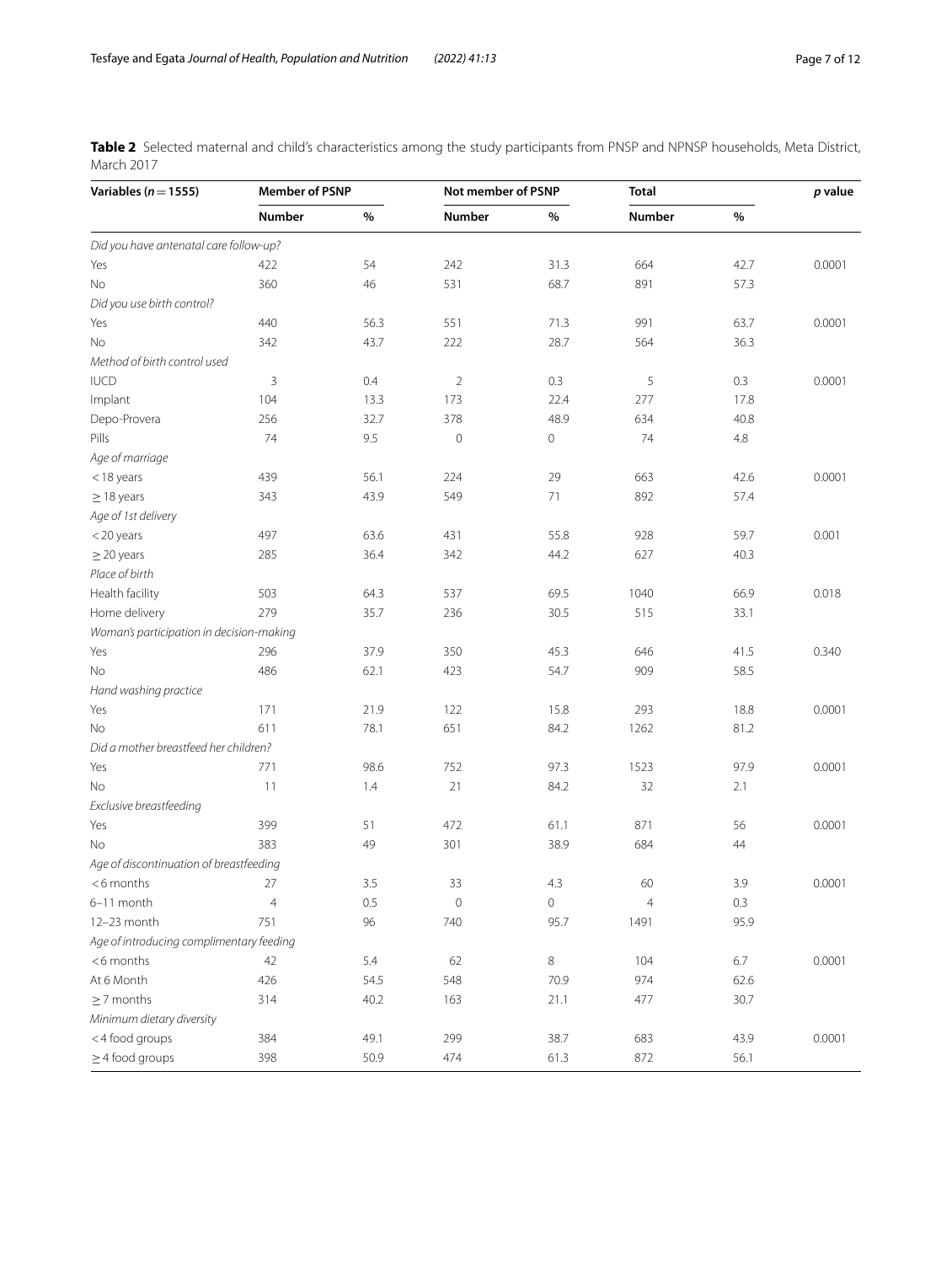

<span id="page-7-0"></span>In this study, the prevalence of stunting among children aged 6–59 months in PSNP benefciary and NPSNP benefciary households was 47.7% and 33.5%, respectively. This finding indicates a significant difference among the comparison groups. Similar fnding was reported from Saesie Tsaeda Emba district, Tigray region, northern Ethiopia, where stunting is more common among food insecure households. The prevalence of stunting observed in Saesie Tsaeda Emba district of PSNP benefciary and non-PSNP households was 52.1% and 46.1%, respectively [\[21\]](#page-11-16). Another national-based study reported that the prevalence of stunting was higher among PSNP users (47%) compared with NPSNP users (41.8%), respectively  $[3]$  $[3]$ . This difference might be due to the fact that PSNP benefciary households are known to be at risk of food insecurity compared with their counterparts, NPSNP benefciary, who are supposed to be relatively better-off. The cumulative effect of lack of food together with poor socio-economic attributes could aggravate the occurrence of chronic form of malnutrition among children from households benefting from PSNP [\[22](#page-11-17)]. It is important that the existing PSNP needs to be upgraded to the level which can satisfy the balanced food needs of the poor segment of the population of interest.



<span id="page-7-2"></span>Stunting is signifcantly associated with lack of maternal education. The odds of stunting were nearly 4 times higher among children who were born to mothers who have no formal education compared to their counter parts. Similar fnding was reported from South Wollo community, northern part of Ethiopia [[23\]](#page-11-18), Fadis District community, Hararghe Zone eastern Ethiopia [\[22](#page-11-17)] and study from Saesie Tsaeda-Emba District community, Tigray of north Ethiopia  $[21]$  $[21]$ , and from Tanzania  $[24]$  $[24]$  $[24]$ . This might be attributed to the fact that child caring is mainly responsibility of the mother/care giver in Ethiopian context which is added to lack of knowledge of implementing appropriate to age child feeing practices and understanding of the adverse efects of undernutrition on children in the later life.

Children who were born to mothers who were not able to make decision on the household matters were nearly 5 times more likely to have an increased odd of stunting compared with children who were born to empowered women who can make decision on their own. This finding was consistent with Maharashtra's study of Indians  $[6]$  $[6]$ . This might imply that when women are empowered

<span id="page-7-1"></span>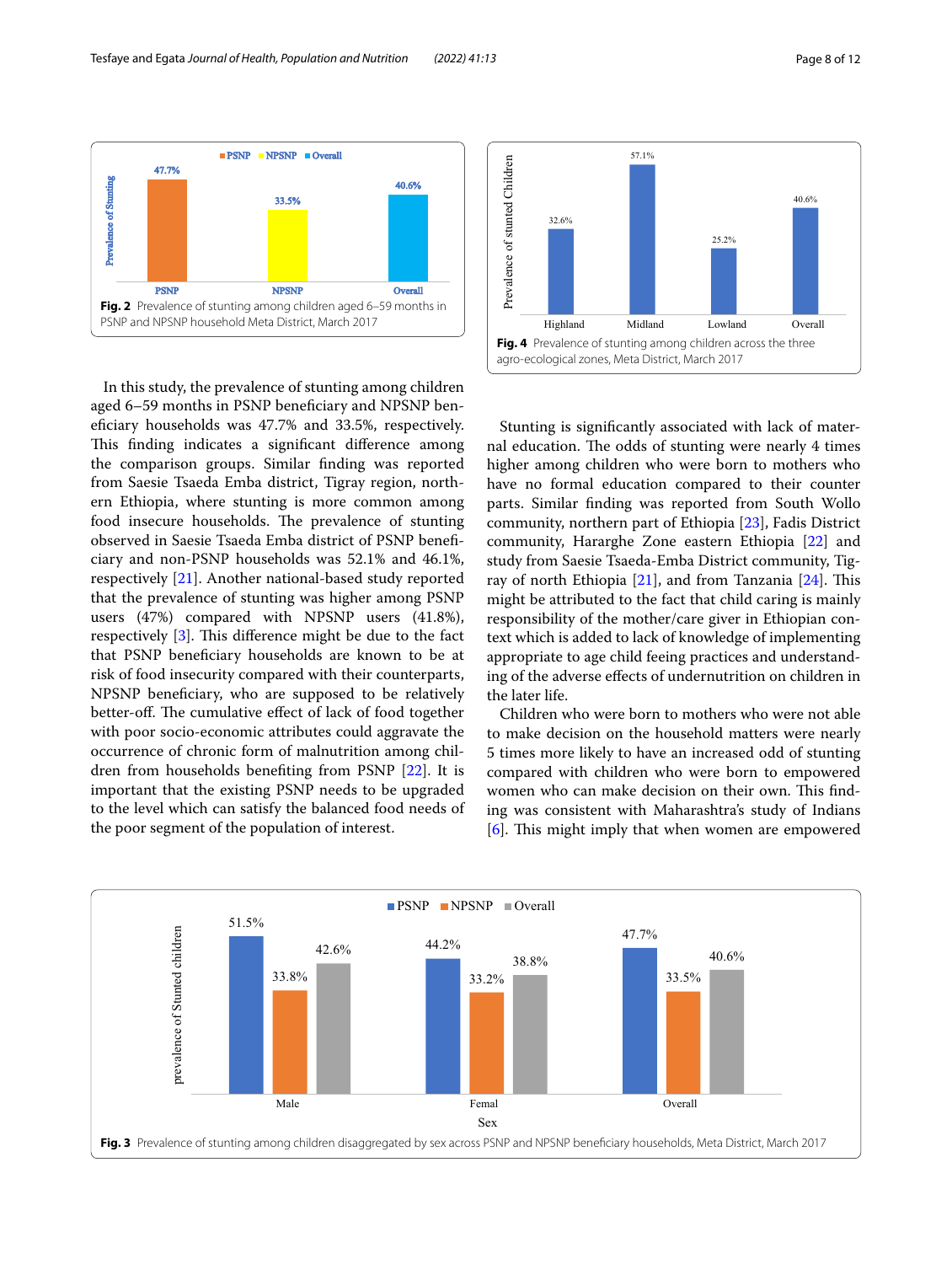| Variables ( $n = 1555$ )                 | <b>Stunting</b> |             | COR (95% CI)            | AOR (95% CI)            |
|------------------------------------------|-----------------|-------------|-------------------------|-------------------------|
|                                          | Yes (#, %)      | No (#, %)   |                         |                         |
| Maternal education                       |                 |             |                         |                         |
| No formal education                      | 594 (43.2)      | 780 (56.8)  | $2.71: (1.86, 3.94)$ ** | $3.39: (1.12, 5.11)$ ** |
| Have formal education                    | 38 (22)         | 135 (78)    | $\mathbf{1}$            | $\mathbf{1}$            |
| Hand washing practice                    |                 |             |                         |                         |
| Yes                                      | 458 (36.3)      | 804 (63.7)  | $0.39: (0.3, 0.505)$ ** | $0.46$ : (0.28, 0.76)** |
| <b>No</b>                                | 174 (59.4)      | 119 (40.6)  | $\mathbf{1}$            | 1                       |
| Child's illness                          |                 |             |                         |                         |
| Yes                                      | 383 (70.3)      | 162(7.7)    | 7.23: (5.73, 9.12)**    | 8.41: (4.58, 12.76)**   |
| No                                       | 249 (24.7)      | 761 (75.3)  | 1                       | 1                       |
| Breastfeed in the first 6 months         |                 |             |                         |                         |
| No exclusively breastfed                 | 510 (56.9)      | 386 (43.1)  | 5.82: (4.59, 7.37)**    | $3.6: (2.3, 4.8)$ **    |
| Exclusively breastfed                    | 122 (18.5)      | 537 (81.5)  | $\mathbf{1}$            | 1                       |
| Woman's participation in decision-making |                 |             |                         |                         |
| <b>No</b>                                | 503 (55.3)      | 406 (45.7)  | 4.97: (3.93, 6.27)**    | 3.48: (2.36, 5.12)**    |
| Yes                                      | 129 (20)        | 517 (80)    | $\mathbf{1}$            | $\mathbf{1}$            |
| Antenatal care IV                        |                 |             |                         |                         |
| <b>No</b>                                | 465 (52.2)      | 426 (47.8)  | $3.25: (2.61, 4.04)$ ** | 4.2: $(2.5, 6.8)$ **    |
| Yes                                      | 167 (25.2)      | 497 (74.8)  | $\mathbf{1}$            | 1                       |
| Child's age                              |                 |             |                         |                         |
| 6-23 months                              | 91 (17.3)       | 436 (82.7)  | $\mathbf{1}$            | $\mathbf{1}$            |
| 24-59 months                             | 541 (52.6)      | 487 (47.4)  | 5.32: (4.12, 6.88)**    | $3.2: (1.6, 6.3)$ **    |
| Minimum dietary diversity                |                 |             |                         |                         |
| Less than 4 food groups                  | 218 (31.9)      | 465 (68.1)) | $2.3: (1.83, 2.9)$ **   | $4.7: (3.0, 7.4)$ **    |
| 4 food groups and more                   | 146 (16.7)      | 726 (83.3)  | 1                       | 1                       |
| Agro ecological zone                     |                 |             |                         |                         |
| High-land                                | 177 (32.6)      | 366 (67.4)  | 1                       | 1                       |
| Mid-land                                 | 358 (57.1)      | 269 (42.9)  | 1.69: (1.52, 1.93)*     | 1.94: (1.12, 3.35)*     |
| Low-land                                 | 97 (25.2)       | 288 (74.8)  | $0.25: (0.19, 0.34)$ ** | $0.27: (0.16, 0.45)$ ** |
| Father education                         |                 |             |                         |                         |
| No formal Education                      | 502 (43.4)      | 656 (56.6)  | 1.48: (1.17, 1.89)**    | 1.22: (0.77, 1.99)      |
| Have formal Education                    | 130 (33.9)      | 253 (66.1)  | $\mathbf{1}$            | 1                       |
| Family size                              |                 |             |                         |                         |
| $\geq$ 5 family members                  | 455 (44.3)      | 573 (55.7)  | 1.57: (1.26, 1.95)**    | 1.02: (0.66, 1.60)      |
| <5 Family members                        | 177 (33.6)      | 350 (66.4)  | $\mathbf{1}$            | 1                       |
| Sex of the child                         |                 |             |                         |                         |
| Male                                     | 323 (42.6)      | 436 (57.4)  | 1.17: (0.95, 1.43)      | $1.73: (1.18, 2.53)$ ** |
| Female                                   | 309 (38.8)      | 487 (61.2)  | $\mathbf{1}$            |                         |
| Membership                               |                 |             |                         |                         |
| <b>PSNP</b>                              | 373 (47.7)      | 409 (52.3)  | $1.81: (1.48, 2.23)$ ** | 1.82: (1.14, 2.89)*     |
| <b>NPSNP</b>                             | 259 (33.5)      | 514 (66.5)  | $\mathbf{1}$            | $\mathbf{1}$            |

## <span id="page-8-0"></span>**Table 3** Predictors of stunting among children aged 6–59 months in Meta District, 2017

*AOR* adjusted odds ratio, *CI* confdence interval, *COR* crude odds ratio

\**p* value<0.05; \*\**p* value<0.001

to decide on household's matters the likelihood of caring for their children increases since they have access to household resources enhancing food accessibility for the household members.

Overall, the prevalence of stunting in the high-land, mid-land, and low-land were 32.6%, 57.1%, and 25.2%, respectively. The odds of stunting were 1.94 times higher among children from mid-land agro-ecologic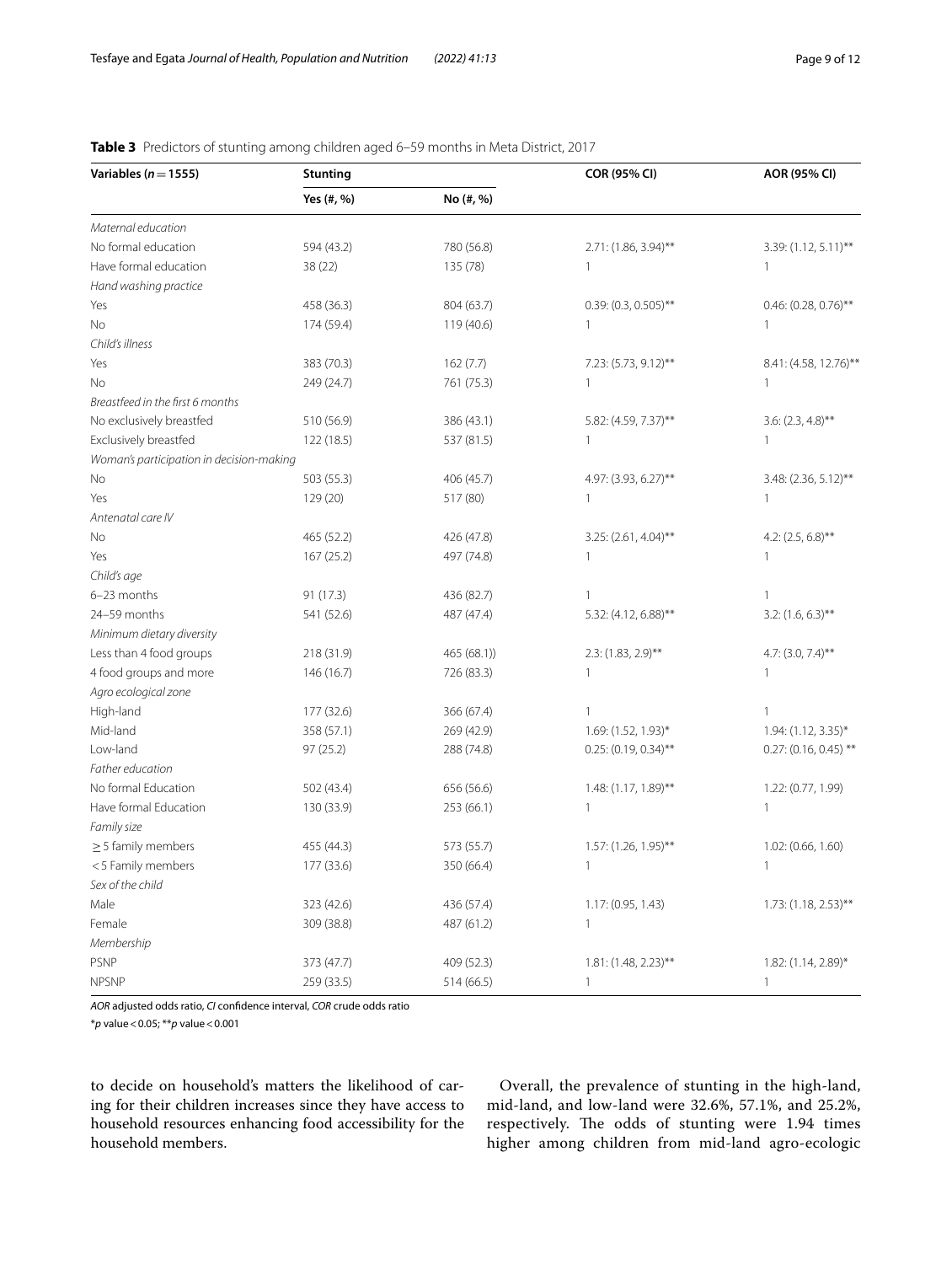zone compared with those form the high-land. In contrary, the odds of stunting were reduced by 73% among children from low-land agro-ecologic zone compared with those from the high-land. The variation in the prevalence of stunting could be the efect of climatic zones on rain fall which might afect the crop production and thereby subject the community to lack of adequate food. For instance, children living in midland are at risk of stunting probably due to less fertility of the mid-land itself giving rise to inadequate food production. The reduction in the prevalence of stunting by more than half among children from low-land agro-ecologic zone is controversial and requires further larger scale study although population living in low-land geographic area are at risk of undernutrition including stunting resulting from low rainfall and infectious diseases like malaria [\[25](#page-11-21)]. However, precaution needs to be taken upon interpretation of these results and further research should be conducted using appropriate analytical study design to reach at conclusion.

Lack of proper antenatal care follow-up is also found to be associated with stunting. The odds of stunting were 7 times higher among children being delivered from mothers who did not attend their fourth ANC follow-up compared with their counterparts. Similar fnding was reported from Yemen [[7\]](#page-11-22). This might be due to the fact that child nutrition-related issues are often addressed during pregnancy when pregnant women visit health facilities more frequently and get information as how to feed their children after delivery to prevent the occurrence of child undernutrition.

The odds of stunting were reduced by 62 %, among children from households who practiced hand washing during the critical periods. This finding was consistent with study fnding from northern part of the country  $[21]$  $[21]$ . This might be due to the efficiency of hand washing practice which can reduce pathogens that cause disease and thereby reduce stunting. It also implies in addition to other factors related chronic malnutrition an attempt needs to be made in scaling-up such cost efective intervention in reducing the magnitude of chronic malnutrition.

The odds of stunting were nearly two times among children from households who are benefting from PSNP compared to their counterparts. It is obvious that benefciaries of the PSNP are enrolled into the program based on their low economic background among other criteria to survive the efects poverty through implementation of PSNP by the support given to them by the national and local governing bodies. However, this result needs to be carefully interpreted since the efect of PSNP may take time to enable the benefciaries able to absorb shocks and thereby improve their nutritional status. It also requires vigorous research design to see the efect of PSNP on nutritional status of the program benefciaries. Yet we did not have strong evidence on the relationship between nutritional status of children and PSNP though we have a few evidence that PSNP membership had a signifcant efect on household dietary diversity and minimal efect on women's body mass index and children's nutritional indices including stunting [[3,](#page-11-2) [26\]](#page-11-23).

Children who had history of illness in the last 2 weeks prior to data collection period were nearly 9 times more likely to be stunted than their counterparts. This finding was comparable with community-based study done in, northwest Ethiopia [[4\]](#page-11-3) and Latin America Amazon, Western Brazilian  $[27]$ . This might be due to increase in body's calorie requirement during illness and destruction of tissue as the result of the micro-organisms among stunted children.

Stunting was nearly 6 times more common among children of mothers who have not exclusively breastfed their children in the previous six months compared with their counter parts. This finding is agreement with community-based study from Somali region of eastern Ethiopia [[28\]](#page-11-25), Saesie Tsaeda Emba district of north Ethiopia [[21](#page-11-16)] and in rural Cambodia  $[29]$  $[29]$ . This might be explained in such a way that breast milk has substantial amount of anti-infective substances that can safeguard children from the occurrence of infection thereby break malnutrition—infection complex cycle.

In this study, there is also a signifcant association between minimal dietary diversity and stunting. The odds of stunting were nearly 7 times higher among children who have consumed less diversifed foods compared with their counterparts. This result was comparable with fndings of studies done in Saesie Tsaeda Emba district of northern Ethiopia [[21\]](#page-11-16), Somali region of eastern Ethiopia [[28\]](#page-11-25) and Cambodia [\[29](#page-11-26)]. This result implies that diversifed foods are very important for child growth and development during the age of 6–59 months to provide all micronutrients and macronutrients for the body requirements.

The risk of stunting increases as the child's age increases. In this study, children aged 24–59 months were 6. 9 times more likely to be stunted compared to children aged 6–23 months. This result was in line with the national fgure [[3\]](#page-11-2) and study done in Belesa District [[4\]](#page-11-3), where children aged 24–35 months were more likely to be stunted when compared to earlier age group. This might be due to lack of continued child feeding practice with diversifed diet and may be related to poor breastfeeding practice before the age of 23 months.

Moreover, the odds of stunting were 1.73 times higher among male children compared with their counterparts. This finding was congruent with previous studies done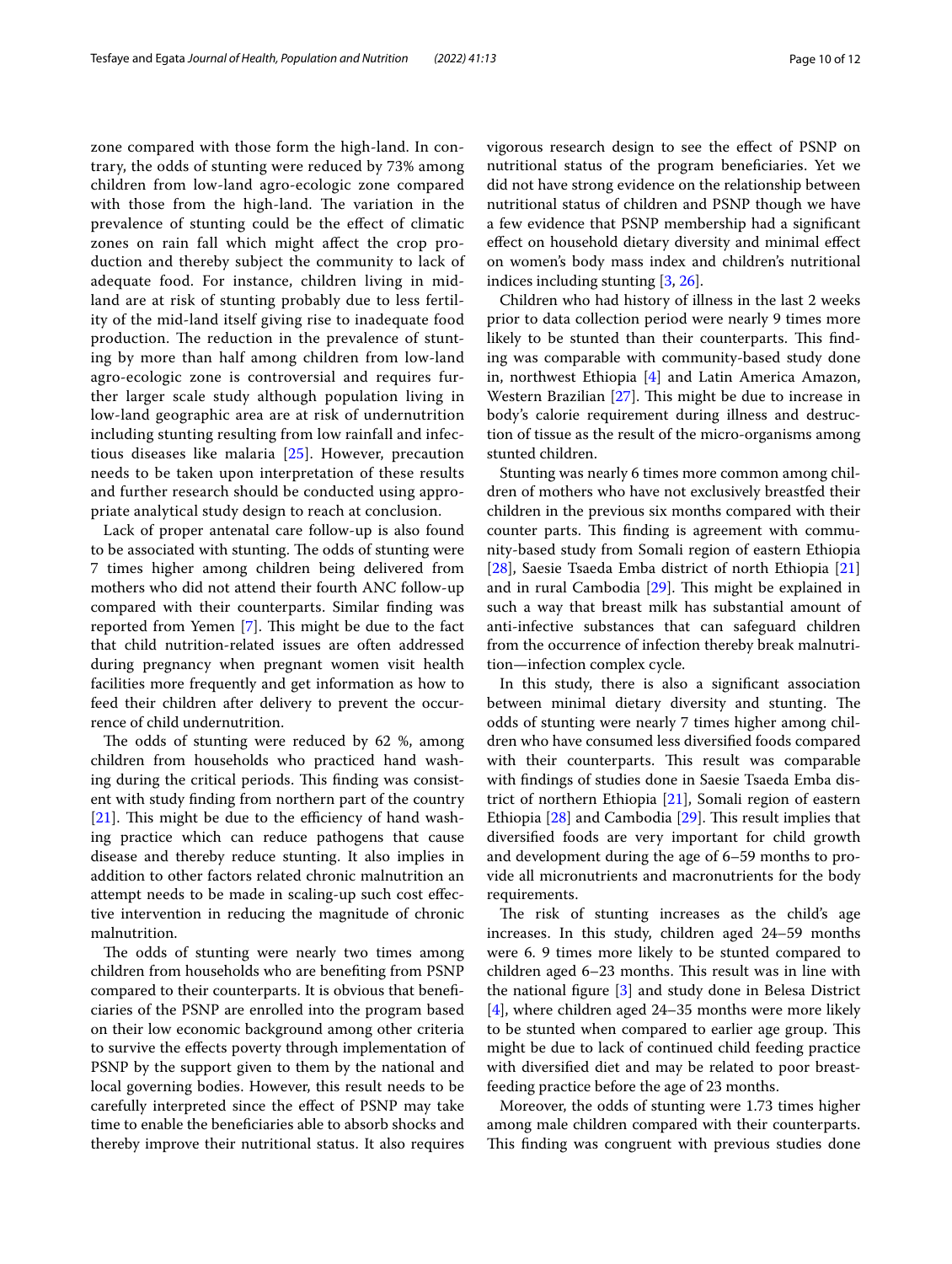in Ethiopia and Rwanda  $[8, 30]$  $[8, 30]$  $[8, 30]$  $[8, 30]$ . The explanation might be due to social beliefs that females are an asset to the family and given more value than males in the studied community.

In this study, the observed prevalence of stunting for both population categories is alarming indicating its high or serious level as per the WHO recommendation [[31\]](#page-11-28) necessitating appropriate interventions to mitigate its short- and long-term consequences. All modifable factors identifed as having an association with stunting need to be given due attention by nutrition program planners and stakeholders through designing all relevant nutrition interventions.

This study could have the following limitations. Firstly, mothers/caregivers might have wrongly reported their children's age which could have resulted in inappropriate estimation of the outcome measure of interest, stunting . However, age was estimated carefully based on mother's/ caregiver's unforgettable events such as public and religious holidays of the year using local calendar for those who did not have birth certifcates and health servicerelated evidence such as immunization card. Secondly, recall bias could be introduced upon collecting data on some past background variables such as 24 hr recall questions in which case an interactive 24 hr recall method was used to minimize such a bias. Thirdly, an anthropometric measurement error could potentially affect the results of this study due to both random and systematic error. Nevertheless, all important efforts such as maintenance of fve contact points while measuring length/height of the child, extensive training of data collectors including standardization procedure before deploying data enumerators to the feld and refreshment training for data enumerators sometimes after starting data collection was given to minimize the errors.

## **Conclusions**

The prevalence of stunting is high among children from benefciaries of PSNP compared with non-benefciaries in the study area. Stunting was statistically signifcantly associated with maternal education, decision-making power, hand washing practices during critical periods, agro-ecologic set-up, antenatal care service and PSNP membership status, exclusive breastfeeding practice, minimum dietary diversity, child's illness, sex and age. Thus, intensifying women's decision-making on household's matters including health services and improving infant and young child's feeding practices should be given attention to reduce the impacts of stunting on child's health by all relevant actors working in the area of child health program. Furthermore, promotion and scaleup should be made to intensify the impact of PSNP on

nutritional status of children born to PSNP benefciary households. The authors also recommend doing similar research using prospective longitudinal study design to follow-up the children in an attempt to determine the prevalence of stunting to overcome the problem of child's age misclassifcation in rural settings.

#### **Abbreviations**

AOR: Adjusted Odds Ratio; BCC: Behavioral Change Communication; COR: Crude odds ratio; EDHS: Ethiopia Demographic Health Survey; HAB: Household Asset Building Program; HAZ: Height-for-age *Z*-score; HH's: Households; HP: Health post; IYCF: Infant and Young Child Feeding; NNP: National Nutrition Program; NPSNP: Non-Productive Safety Net Program; PSNP: Productive Safety Net Program; UNICEF: United Nations Children's Emergency Fund; WAZ: Weight-for-age *Z*-score; WHO: World Health Organization; WHZ: Weight-forheight *Z*-score.

#### **Acknowledgements**

We would like to thank Haramaya University and Meta District health office for facilitating the survey work by providing us with all rounded support in providing the necessary information. We are also grateful to our data collectors, supervisors and study participants for their valuable contribution to the study.

#### **Author's contributions**

TA was conceived the idea of this study, prepared data collection questionnaires, conducted data collection, data entry, analyses, and interpretation and critically reviewed the manuscript. EG assisted with conceptualizing the design of the study as well as analysis, data interpretation and critical review of the manuscript. Both authors read and approved the fnal manuscript.

#### **Funding**

None.

#### **Availability of data and materials**

The datasets used and/or analyzed in this study will be made available by the corresponding author upon reasonable request.

#### **Declarations**

#### **Ethics approval and consent to participate**

The ethical clearance for this study was secured from the Institutional Health Research Ethics Review Committee (IHRERC) of the College of Health and Medical Sciences, Haramaya University. Participation in the study was voluntary and based on ability to give informed written consent. Participants were guaranteed confdentiality for the information collected. Non-participation was not having negative effect on their children's care services. All undernourished children identifed during data collection period were linked to appropriate community-based therapeutic feeding program.

#### **Consent for publication**

Not applicable.

#### **Competing interests**

The authors declare that they have not any competing interests.

#### **Author details**

<sup>1</sup> Chelenko District Health Office, Chelenko Town, East Haraghe Zone, Ethiopia. <sup>2</sup> Department of Nutrition and Dietetics, School of Public Health, College of Health Sciences, Addis Ababa University, Addis Ababa, Ethiopia.

Received: 28 July 2021 Accepted: 24 March 2022Published online: 05 April 2022